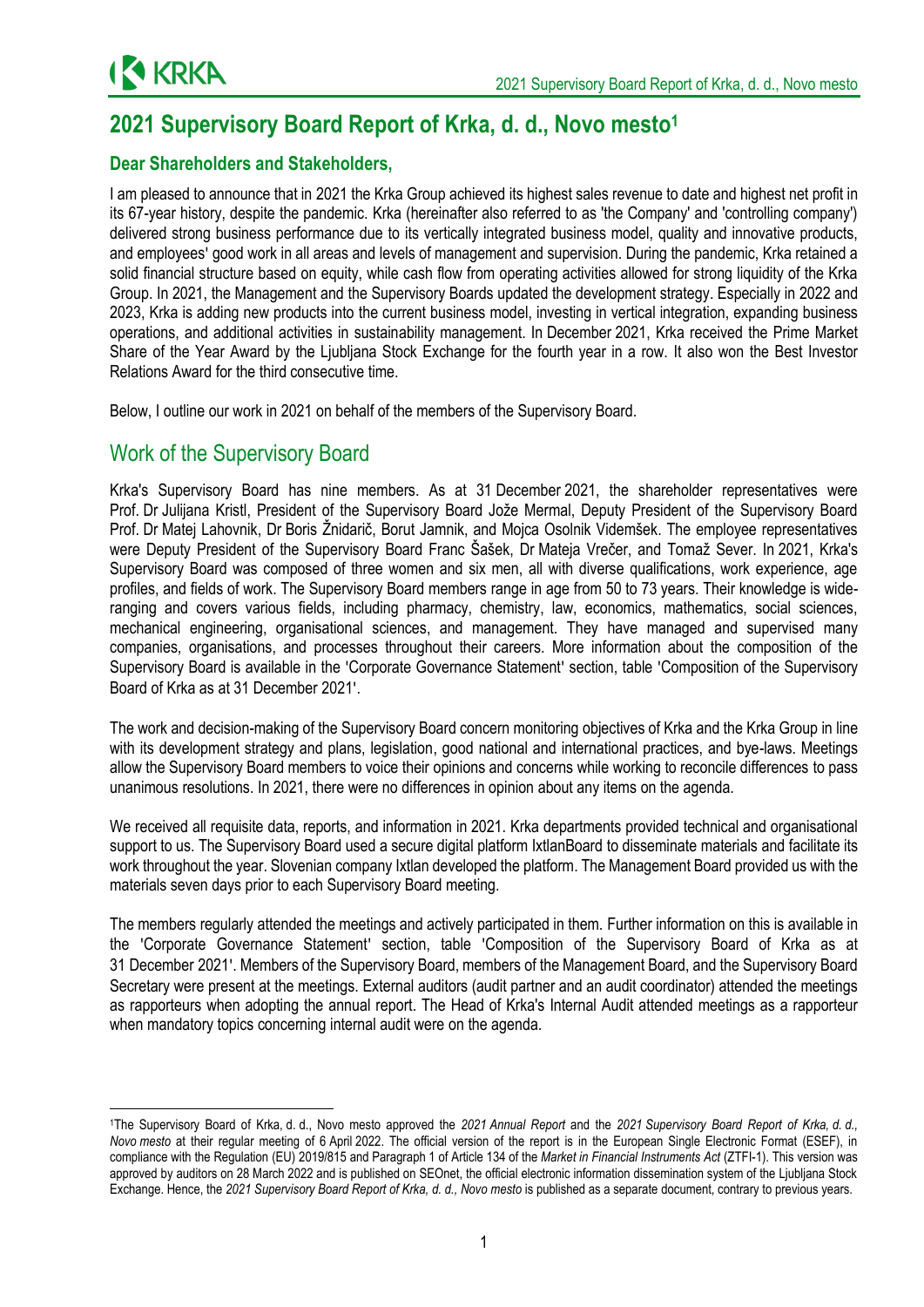

In 2021, the Supervisory Board members met at six regular meetings and discussed 56 agenda items. Members of the Supervisory Board committees met ten times and discussed 43 agenda items, which they reported and advised on to the Supervisory Board.

The Supervisory Board discussed Krka's past and current operations, financial and business risks, work during the pandemic, human resource issues, investments and products, and monitored strategy implementation. Together with the Management Board, we discussed and agreed on the updated 2022–2026 strategy and the 2022 business and financial plan. We monitored Krka's strengths, weaknesses, risks, and business opportunities recorded in the reports of the professional community and analysts. We compared Krka's operations with those of competitors and received regular updates on new developments in the Company, the pharmaceutical industry, and the business environment. We also evaluated the work of the Management Board. We prepared a proposal for the appropriation of distributable profit and materials for the Annual General Meeting (hereinafter: AGM) together with the Management Board. In the second half of 2021, we also discussed virtual AGMs, which have been permitted under Krka's *Articles of Association* since 2021. In 2021, we continued to improve our work, conducted a self-assessment, and adopted an action plan for further improvements.

## Key Areas Discussed at Supervisory Board Meetings in 2021

### **Annual Report**

In 2021, the Supervisory Board examined the *2020 Annual Report* of Krka and the Krka Group within the statutory time frame and discussed the independent auditor's report issued by the audit firm Ernst & Young d. o. o., Ljubljana. The report stated the financial statements, which form part of the annual report, presented fairly, in all material respects, the financial position of Krka and the Krka Group, their financial performance, and their cash flows in accordance with the *International Financial Reporting Standards* (hereinafter: IFRS) as adopted by the European Union.

We were briefed on the Company's and external auditor's activities concerning preparation of the financial statements in the European Single Electronic Format (hereinafter: ESEF). The statutory auditor Ernst & Young Revizija, poslovno svetovanje, d. o. o. reviewed the Company's reporting in the format complying with the Commission Delegated Regulation (EU) 2019/815 and confirmed it is appropriate.

We had no comments on the auditor's work or report.

In April 2021, we also compiled and adopted a report on our work in 2020. Together with the Management Board, we drew up the 'Corporate Governance Code Compliance Statement' regarding Krka's compliance with the *Slovenian Corporate Governance Code for Listed Companies* adopted by the Ljubljana Stock Exchange and the Slovenian Directors' Association.

#### **Interim Results**

The Supervisory Board discussed the first-quarter, half-year, and nine-month performance reports of Krka and the Krka Group for 2021. The Audit Committee reviewed particularly the accounting and financial aspects of interim results and financial risks, and briefed the Supervisory Board on all interim reports. During each analysis of the interim results, the Audit Committee and the Supervisory Board received information about business processes and risk management during the pandemic. We also discussed the management of other risks, especially foreign exchange and credit risks.

The 2021 interim results were good, even best to-date in most areas.

### **Supervision of Krka Group Subsidiary Performance**

The controlling company carries out all business functions, while subsidiaries are engaged in the production, distribution, and promotion of medicines abroad, whereby an individual company may perform several functions at the same time. The subsidiary Terme Krka, Slovenia, provides health-resort and tourist services.

The Management Board reported to the Supervisory Board on the business model of subsidiaries, their performance, and all significant accounting information, especially the book value of Krka investments in them, the number of employees,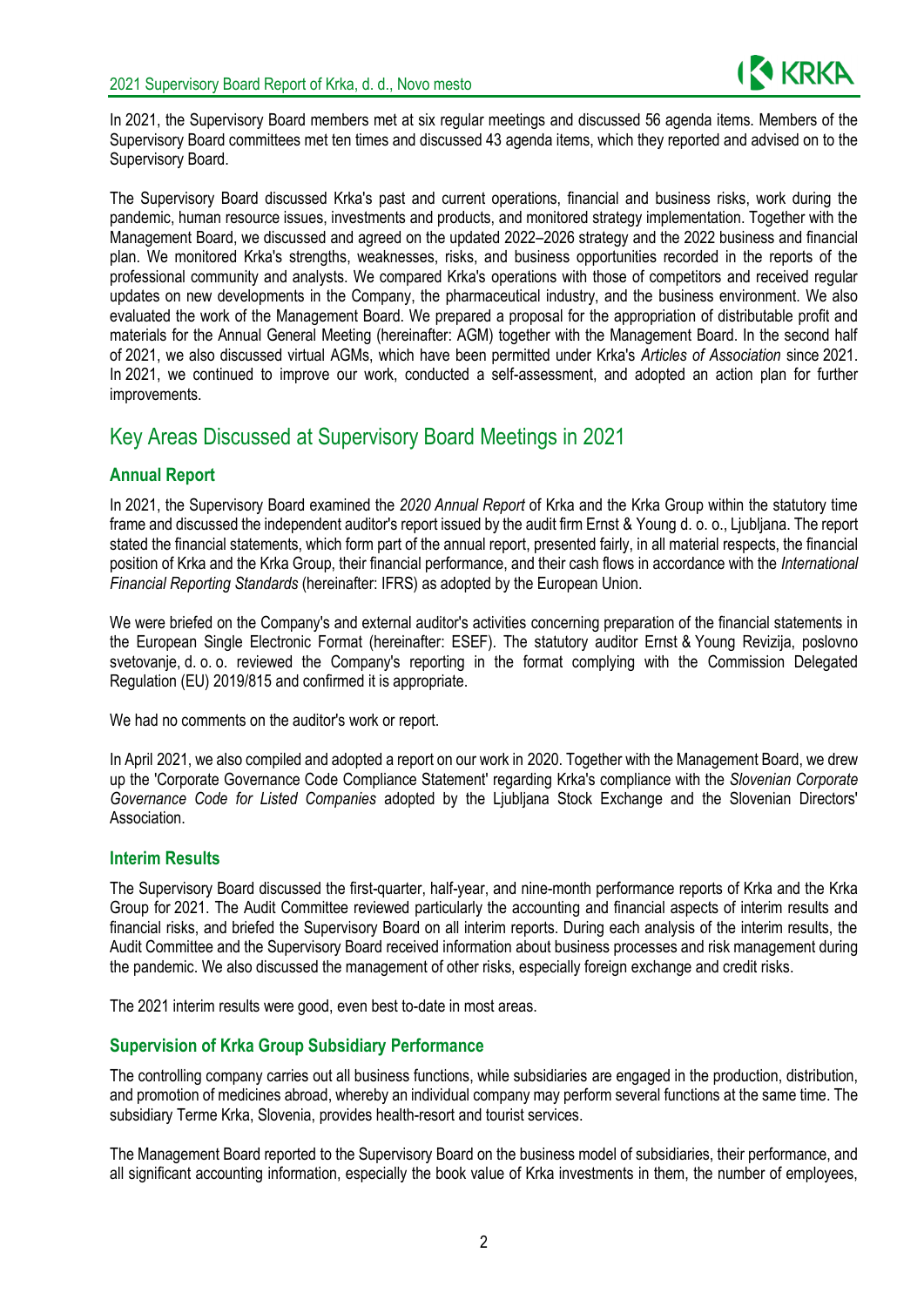the value of inventories, assets, equity, the amount of operating income and expenses, operating profit or loss, and net operating results.

There were no particularities concerning operations at Krka's subsidiaries in 2021.

## **2022–2026 Krka Group Development Strategy**

The Management and Supervisory Boards review and update Krka's long-term strategy every two years. At the meeting of November 2021, we discussed the updated *2022–2026 Krka Group Development Strategy* and approved its content (item 6.18 of *Articles of Association*).

In the next five-year period, Krka's strategic sales goals are to attain at least 5% average annual sales growth in terms of volume and/or value, which is the same as in the former strategy, while achieving above-average sales growth in relation to market dynamics. Krka wishes to remain or rank among the leading generic pharmaceutical companies with own brand names in individual markets and selected therapeutic classes.

In the next five years, Krka intends to strengthen further and optimise its vertically integrated business model, which has proven to be the Company's major competitive advantage. This allows to ensure high standards of product quality, safety, efficacy, and good business performance. Krka remains oriented towards long-term profitability of products sold. The targeted EBITDA margin for the next five-year period averaged at least 25%.

Krka is very successful with medicines to treat chronic diseases, primarily cardiovascular diseases, the central nervous system, gastrointestinal tract, and pain relief. More than 50 million patients from all over the world use Krka medicines every day. The newly updated strategy redoubles the focus on antidiabetics and oncology medicines. The Company concentrates primarily on small molecule pharmaceuticals and adding fixed-dose combinations. It also intends to develop complex peptide molecules for the treatment of diabetes.

In the next five years, Krka plans to allocate 10% of revenue to research and development, and an average of €110 million annually to investments. The emphasis of the updated strategy is placed even further on the digitalisation and improvement of the Krka Group sustainability management.

The new strategy follows the former dividend policy – the Company intends to allocate at least 50% of net profit of majority shareholders to dividends. Every year, Krka also considers the Group's financial requirements for investments and acquisitions.

While the former strategy was effective, the new, updated strategy shows improvements at every level.

#### **2022 Krka Group Business Plan**

At the November 2021 meeting, the Supervisory and Management Boards members discussed the 2022 business plan of Krka and the Krka Group. It was prepared by the Management Board and approved by the Supervisory Board (item 6.18 of *Articles of Association*).

The plan included detailed information about sales by region and product group, new products, planned investments in research and development, purchase of fixed assets and investments, employment plan, and projections of business results. The 2022 business plan is based on the 2022–2026 development strategy.

Krka estimates the 2022 sales of products and services at 1,610 million, an approximately 3% rise on 2021. The forecast is for exports to account for 94% of total sales. Prescription pharmaceuticals remain the most important product group with 84% share of overall sales. Net profit is planned at approximately €300 million. The total number of employees in Slovenia and abroad is projected to grow by 2%.

In 2022, Krka plans to allocate €130 million to investments, primarily to expand and technologically modernise production and development facilities and infrastructure.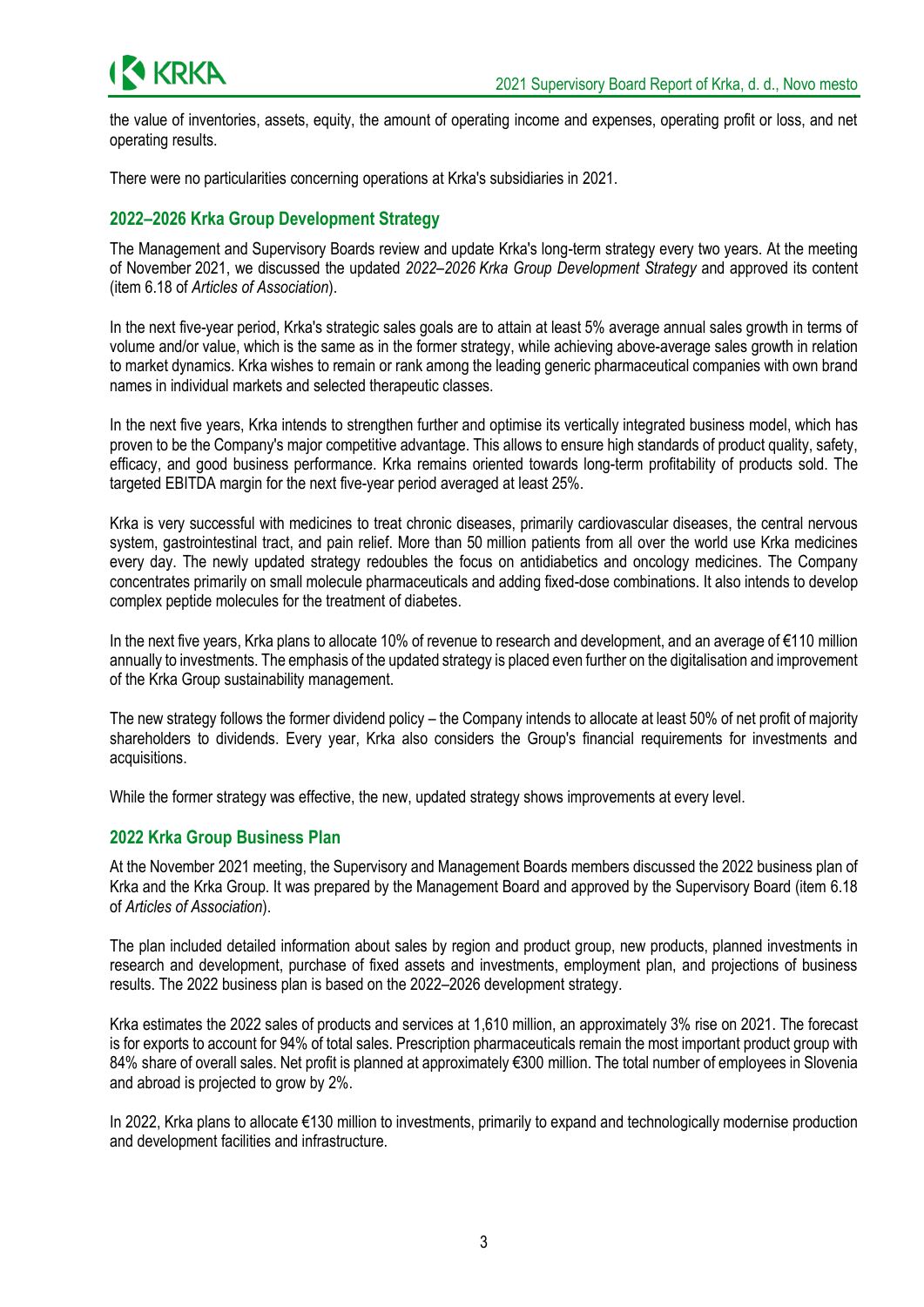

### **Convening and Holding Annual General Meeting**

The Supervisory and the Management Board drafted the agenda and materials for the AGM of 8 July 2021 and prepared a proposal for the appropriation of distributable profit. The Supervisory Board proposed that the AGM discharge the Management and Supervisory Boards of liability for the previous year.

The Management and Supervisory Boards proposed amendments to *Articles of Association.* The most important addition is the option of holding a virtual AGM.

The Supervisory Board also proposed to the AGM to harmonise the remuneration of the Supervisory Board members with the updated *Corporate Governance Code* drawn up by Slovenian Sovereign Holding*.*

The AGM approved the proposals prepared by the Management and Supervisory Boards.

#### **Investments**

The Management Board reports to the Supervisory Board on operations and investments in their quarterly and annual business reports. Once a year, the Management Board prepares a detailed overview of major investments and reports on the work progress, fulfilment of deadlines, and budgeted cost and accounting value of investments. They also review photographs, diagrams, and other presentations of construction sites and buildings.

In 2021, the Supervisory Board members discussed a capacity increase in Krka's main production plant, Notol 2. The investment refers to Packaging Room 2 (Slovene: Pakirnica 2) and includes refurbishing and refitting rooms for additional packaging lines. We were also briefed about the works to expand bulk product manufacturing capacities at Notol 2, the increase in production capacities at the Krka-Rus subsidiary, the new raw material warehouse in Krško, and capacity increase at the Solid Dosage Form Production Plant (Slovene abbreviation: OTO). Investments during 2021 lagged behind the plan due to the impact of the COVID-19 pandemic on the execution of works. Krka intends to get the investment plan back on track as soon as possible, together with the contractors.

One of Krka's major planned investments is to build new facilities for developing and producing active pharmaceutical ingredients (APIs), Sinteza 2, and a centre for chemical analyses (Slovene: Kemijsko-analitski center) in Krško, Slovenia. The investments are valued at €163 million. In 2021, the Company obtained the construction permit and environmental approval.

#### **Risks**

The Management Board regularly reported any risks to the Supervisory Board. As in previous years, the Management Board presented the members with procedures regarding patent and similar disputes, broken down by individual product and market. In 2021, there were no major risks in terms of value.

When discussing interim reports, the Management Board briefed the Supervisory Board on potential market and regional risks, such as measures taken by authorities or regulatory bodies in individual countries. Pandemic restrictions made working conditions more demanding in most countries. Employees, particularly in marketing, were faced with difficulties. Production processes, development, supply chain, and quality control ran relatively smoothly owing to measures introduced by governments to curb the pandemic. When unable to be carried out as usual, Krka organised some of the activities digitally, e.g. business partner meetings, promotional activities, self-inspections and internal audits, internal meetings, and events for external participants.

Despite everything, the pandemic negatively impacted the general availability of healthcare systems in Krka's markets. There are several countries where patients have difficulties reaching their doctors. Such circumstances still represent a risk to the Company.

In the middle of 2021, Krka started increasing raw and production materials inventories. In this way, the Company mitigates risks in the supply chain. Due to high liquidity, Krka will continue with this process until the uncertainty in supply markets persists.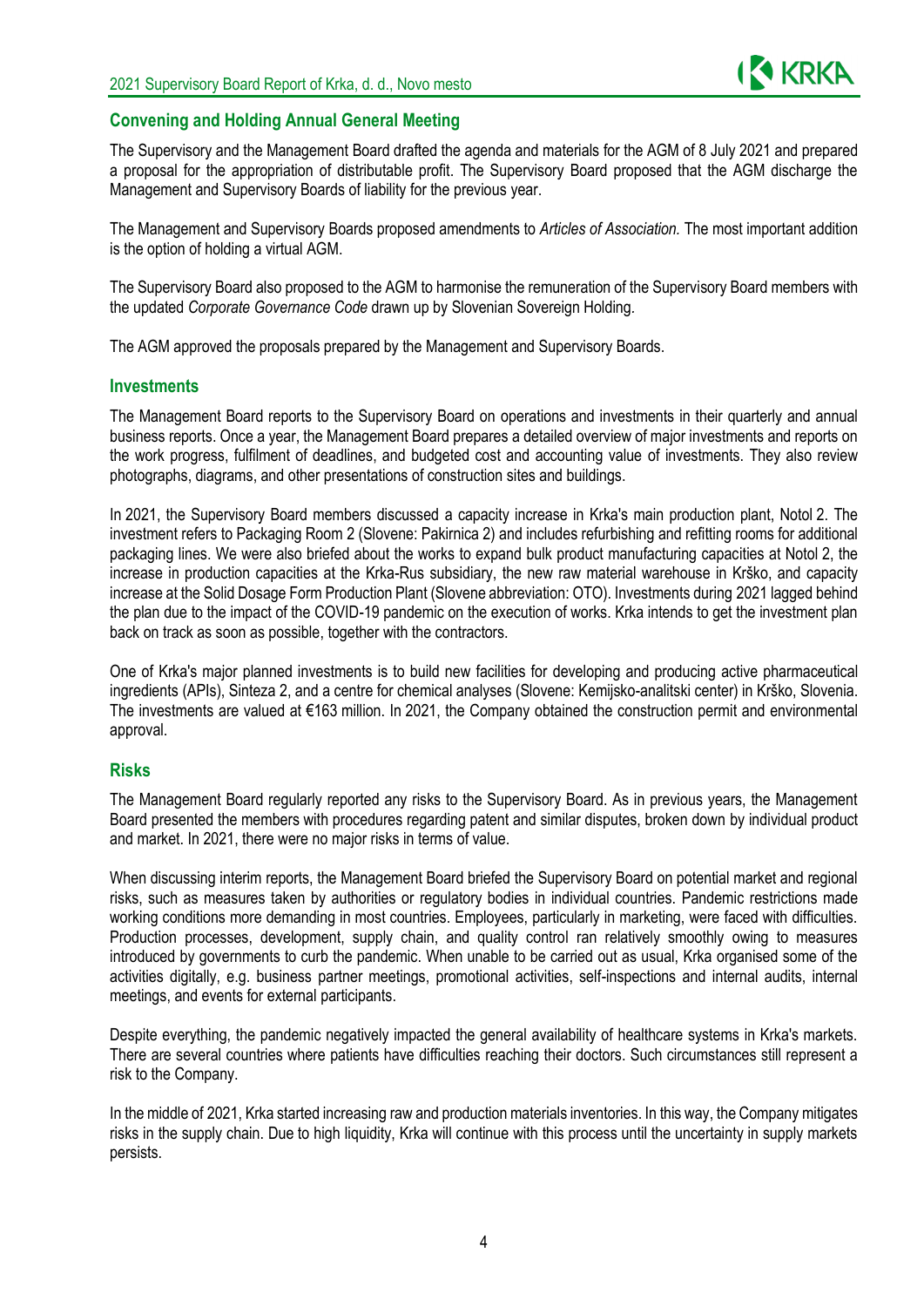

Internal Audit of Krka reported on risks identified in internal audit reviews. There were no particularities in this area.

During the pandemic, Krka focused even further on credit control. Receivables due from almost all customers were insured through a credit insurance company.

Since the Krka Group performed well and had no debts, liquidity risks remained very low in 2021. With the help of the cash-pooling system, the controlling company regularly covered the short- and long-term needs of subsidiaries for financial assets and absorbed their surplus.

During the discussion of interim performance results, the Management Board briefed the Supervisory Board on currency risks. The sales-side exposure to the Russian rouble was the Group's main exposure in 2021, followed by the US dollar exposure on the purchase side, which was significant. Krka's key policy remains mitigating foreign exchange risks by natural methods. It also uses forward contracts. In 2021, the Company continued its policy of partial hedging against the Russian rouble and US dollar through the use of forward contracts.

## **Business Trends in Pharmaceutical Industry and Analytical Reports on Krka**

In 2021, Krka operations were monitored by one Slovenian and five foreign financial analysts from banks or financial companies and by internal analysts of large owners. As in previous years, the Supervisory Board was briefed about the findings of external analysts, fair value assessments of Krka shares, the Company's strengths and weaknesses, and market opportunities and dangers. It also discussed current information about the pharmaceutical industry.

External reports often mention vertical integration as Krka's competitive advantage, as it allows for a sufficient quantity of raw materials and products and, consequently, a quick response to market needs. Managing all major business processes in line with this business model also provides the possibility for better product quality.

Dangers in the industry include price pressures and limited access to health services due to restrictions in place to curb the pandemic.

#### **Benchmarking Krka Performance Against Comparable Companies**

The Supervisory Board regularly compares Krka's operations with those of its competitors. In 2021, the Supervisory Board learnt about the performance of the Krka Group compared to other generic pharmaceutical companies, in particular Gedeon Richter, Stada, Lek, and Hikma. We analysed sales, their structure by region and product group, gross profit, operating profit (EBIT), earnings before interest, tax, depreciation and amortisation (EBITDA), profit before tax and profit for the period, margins, ROE and ROA ratios, cost structure, statement of financial position, and share price ratios.

In 2021, Krka consistently ranked highly vis-à-vis competitors in terms of all ratios, especially the EBITDA margin and ROE ratio.

#### **Works Council Report on Worker Participation in Management**

In accordance with Article 80 of the *Worker Participation in Management Act*, the President of the Works Council presented the Works Council report at the Supervisory Board meeting in July. Its purpose was to inform the Supervisory Board on worker participation in management, draw attention to any shortcomings, and propose measures.

In the report's conclusion, the Works Council members disclosed they had worked well with Krka's Management Board, their President, the Worker Director, relevant departments, both unions, and internal employee representatives on the Supervisory Board. They were effective in addressing day-to-day employee issues and kept employees regularly briefed about the situation in the Company. The members were involved in humanitarian projects and encouraged employees to develop good relationships and teamwork. They took part in a workplace health campaign. Together with Health and Safety at Work, the Works Council periodically analysed occupational injuries and were actively involved in finding solutions to improve traffic safety.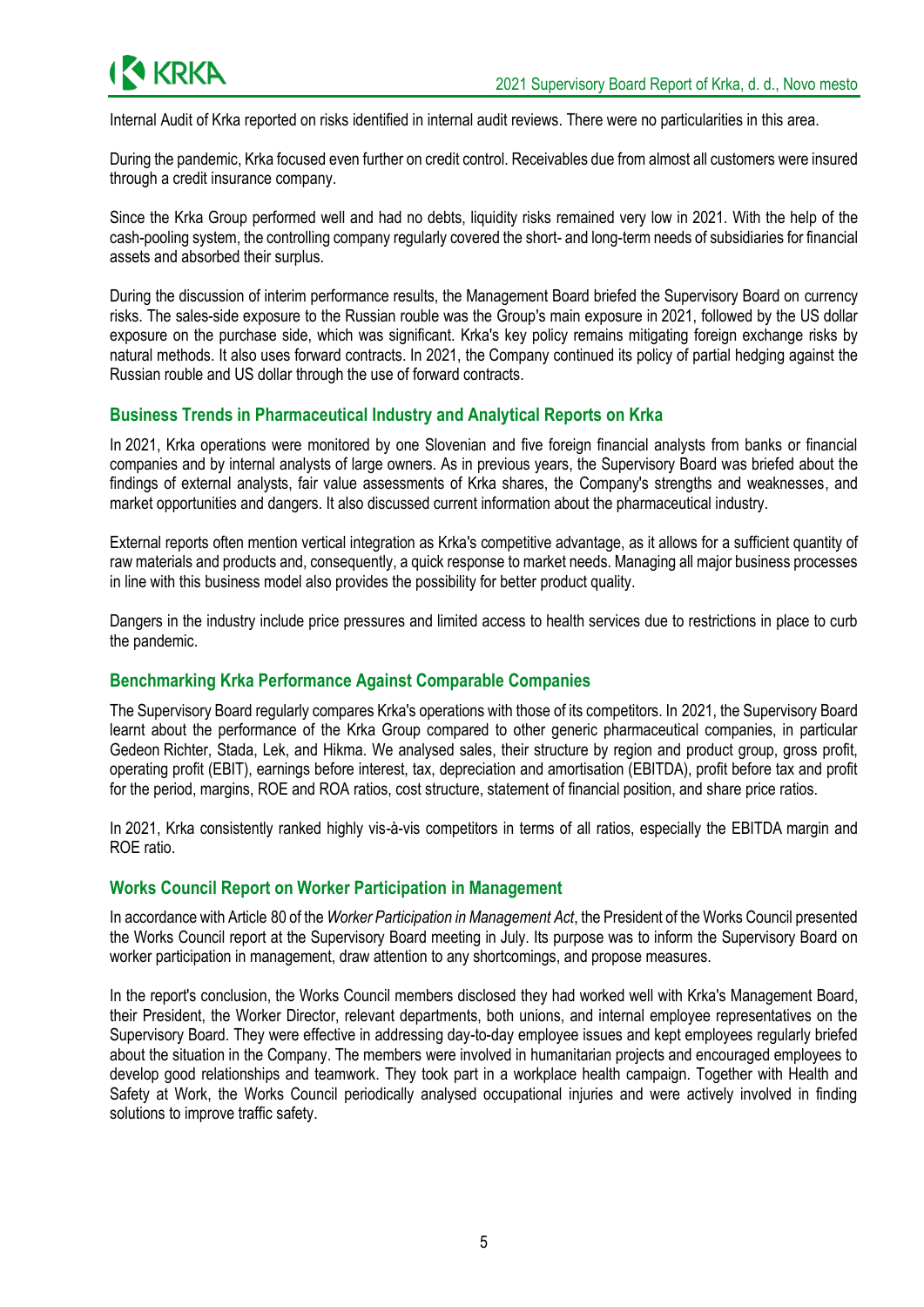

During the pandemic, the Works Council members made a special effort to raise awareness on the importance of following measures to prevent the spread of COVID-19 and stressed the significance of vaccination to help achieve the highest possible employee protection. This topic was discussed at all Krka's worker assemblies in 2021.

Elections were held for the new Worker Director. Milena Kastelic, who carried out this function in the last term, was reelected for another term of office from 1 January 2022 to 31 December 2027.

Based on the report, the President of the Works Council believed the organisational climate, employee engagement, and employee satisfaction were at a high level, and the employees trusted the management. The members of the Supervisory Board were presented with the report and had no comments on it.

#### **Sustainability Management**

The Management and Supervisory Boards updated all areas related to sustainability management in the updated *2022– 2026 Krka Group Development Strategy*.

The Company's Management Board appointed a team responsible for introducing environmental, social, and governance (ESG) aspects in Krka's operations. The team consists of a member of the Management Board, David Bratož, experts for environmental protection, PR, finance, HR, marketing, controlling and business information, and Chief Compliance Officer. In addition, IT, quality, development, and production experts are also regularly involved in the workshops. In 2021, Krka briefed employees about the ESG topic through our internal publication and media.

In 2021, Management Board member David Bratož reported to the Supervisory Board on the further development of sustainability management at Krka. We were briefed on the topic during a presentation of his work plans when he was nominated for a new term of office on the Management Board. At the operational level, the progress is reported to the Management Board. In the future, the Supervisory Board will also be involved in implementing sustainability management as part of the updated strategy.

The 2021 disclosures on sustainability topics were not audited. In 2023, Krka plans to obtain an ESG assessment from an independent organisation.

#### **Cooperation with Internal Audit**

The Supervisory Board approves the appointment, dismissal, and remuneration of the Head of Internal Audit; the documents regulating the purpose, meaning, and tasks of Internal Audit; and their annual and medium-term work plans. We are also briefed about the annual performance report of Internal Audit.

In 2021, the Supervisory Board determined the performance bonus for the Head of Internal Audit for 2020 and for the first half of 2021. Due to her strong performance, she received both bonuses as per her employment contract.

We were briefed about the annual performance report of Internal Audit. We had no comments. The Supervisory Board also discussed and approved the 2022 annual work plan of Internal Audit. More details on the reviewed areas are available further on, when describing the work of the Audit Committee, which reported and advised to the Supervisory Board on all the above topics.

#### **Management Board Performance and Remuneration**

The Supervisory Board measures the Management Board performance according to quantitative and qualitative criteria. Quantitative criteria make up 11 of 17 points and qualitative criteria make up the remaining 6 points. The score has a linear effect on the variable portion of the remuneration.

The criteria applied to determine the variable remuneration of the President and other Management Board members were the same and in line with the long-term operational guidelines, as they are based on the Krka Group development strategy.

Quantitative criteria included growth in sales value and volume, increased cash flows from operating activities and operating profit, return on equity, and dividends. Qualitative criteria included activities in new indication areas,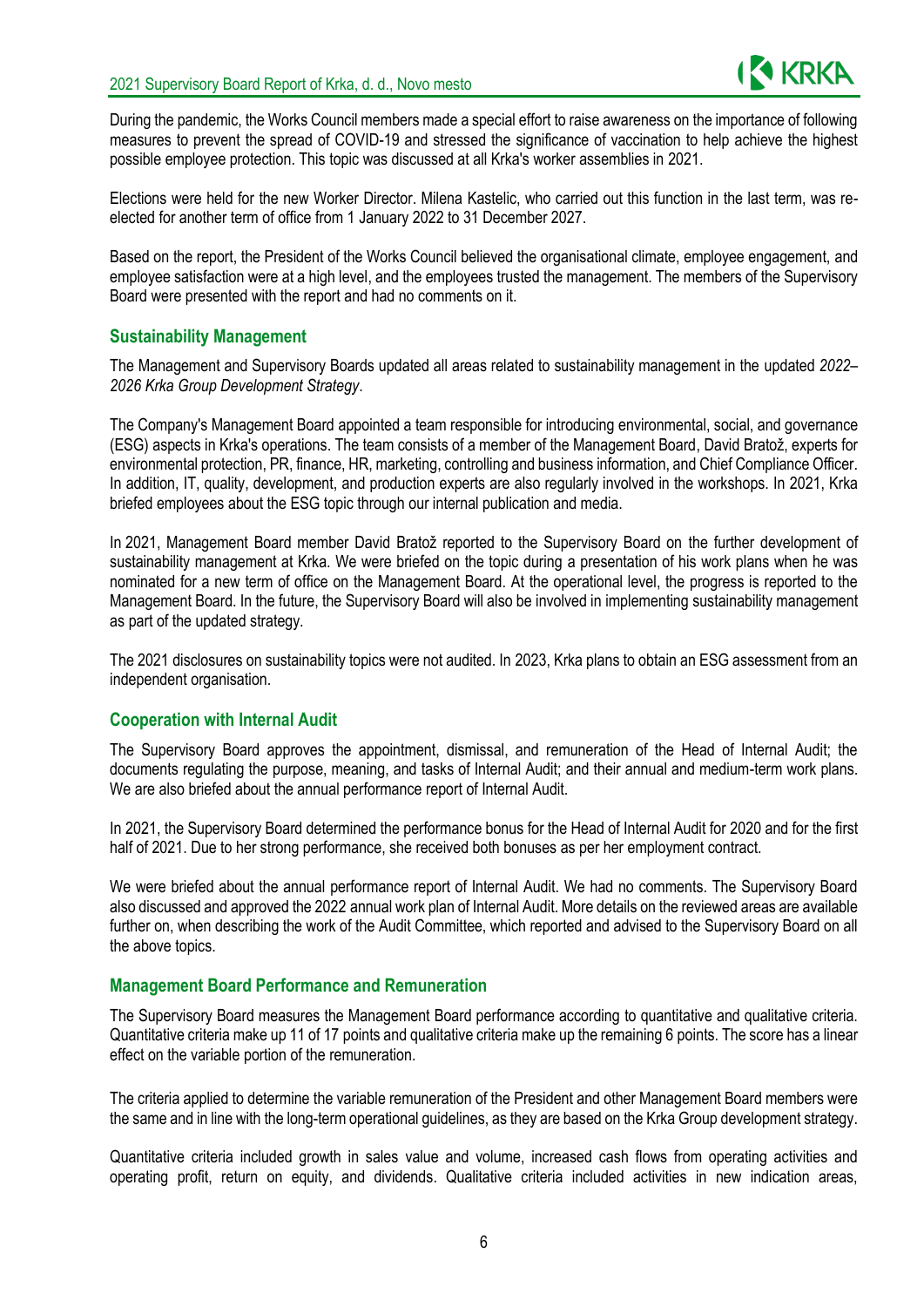implementation of new requirements, e.g. related to quality, regulatory, and other areas, entry into new markets, new product launches, corporate social responsibility, Krka's reputation, investor and public relations, as well as the areas of information technology, investments, and human resources. The report to the Supervisory Board also contained detailed information on charity and volunteering, support to healthcare institutions, sports, cultural, research and educational activities, and protection of the natural environment.

When determining variable remuneration, long-term performance results are considered. The above criteria are used to evaluate the current year or half-year and the past ten calendar years. The evaluation applied to all Management Board members consists of 60% of the current period's evaluation and 40% of the evaluation for the past ten years. Management Board members' remuneration does not increase on reappointment for another term.

The Human Resource Committee and the Supervisory Board evaluate the Management Board's performance twice a year, based on the written and oral reports of the Management Board. In 2021, the Human Resource Committee and the Supervisory Board consisted of independent members in line with the *Corporate Governance Code for Listed Companies*. The Management Board does not carry out self-assessment.

The variable remuneration of the Management Board is paid in two parts: the first payment is made based on half-year performance results, and the second depending on annual performance.

### **Shares and Shareholders' Structure**

Krka strives to provide the investors with quality information about the Company's operations and plans. In 2021, Krka received the Prime Market Share of the Year Award by the Ljubljana Stock Exchange and won the Best Investor Relations Award. The highest trading volume on the Prime Market and good earnings per share also contributed to this. Trading on the Ljubljana Stock Exchange is important for Krka, as the holdings of domestic retail investors account for approximately 40% most of the years.

Every quarter, the Supervisory Board obtained up-to-date information about shares and reviewed the report on the acquisition of treasury shares, the shareholders' structure, share trading, and the Company share price. In 2021, no major changes occurred in the shareholders' structure. The Company regularly purchased treasury shares in line with the provisions of the relevant legislation and bye-laws.

No shareholder has a majority or controlling holding in Krka's shareholders' structure.

The Supervisory Board was also informed about the calendar of closed periods when persons with access to insider information – including all members of the Supervisory Board – are prohibited from trading in Krka shares.

## **Appointing Management Board Members for Next Term of Office**

The Management Board ended its six-year term of office at the end of 2021. The Supervisory Board members diligently carried out all the procedures related to appointing the Management Board for the six-year term from 2022 to 2027, taking into consideration legal and statutory requirements and good practice recommendations. We were advised on this topic by the Human Resource Committee.

We prepared criteria for the selection of Management Board members. In addition to legal and statutory requirements, these took into account specific knowledge required in the pharmaceutical industry, education, experience, personal competencies, any conflicts of interest, and Krka's diversity policy, which considers gender, professional, and generational diversity.

The management of conflicts of interest relating to members of the Management Board is defined by *Companies Act* (ZGD-1), and operationally by the *Rules of Procedure of the Management Board.* This aspect is also evaluated at the Supervisory Board meeting based on candidates' CVs and presentations when appointing the Management Board. No conflicts of interest were identified among the appointed members.

We authorised the President of the Management Board in the next term of office Jože Colarič to prepare a proposal for the composition of the Management Board, except for the Worker Director, whom the Works Council proposes. We agreed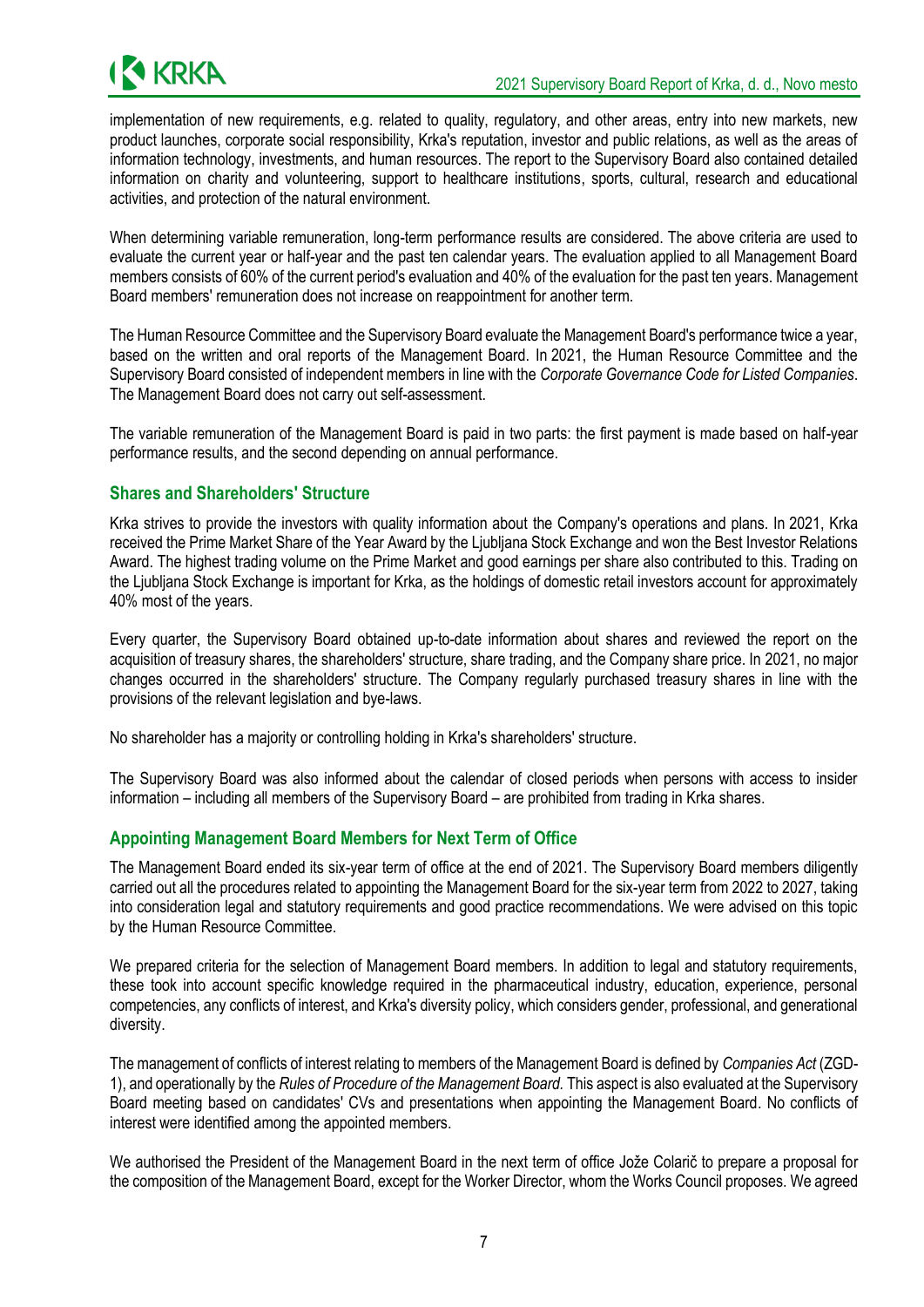with his proposal for the Management Board composition in the next term of office and with the proposal of the Works Council.

We reviewed the new contracts of the Management Board members and considered the current good practice when we updated them.

Prior to their appointment, the proposed Management Board members presented their vision of Krka's development and plans for further work. We were also briefed on the division of their work responsibilities. Upon his appointment, the member of the Management Board responsible for sustainable operations in the Company further presented his vision in this field.

The members of the Supervisory Board unanimously approved the unchanged Management Board for the six-year term of office from 2022 to 2027 in the composition: the President of the Management Board Jože Colarič; Management Board members Dr Aleš Rotar, Dr Vinko Zupančič, David Bratož, and Worker Director Milena Kastelic.

### **Supervisory Board Participation in Examining Options for Virtual Annual General Meetings**

Based on the statutory changes from the 27th Annual General Meeting (AGM) of 8 July 2021 and with the consent of the Supervisory Board, the Management Board may allow AGMs to be held virtually. At the July meeting, as there is no established practice in this area yet, the Supervisory Board members decided to participate as supervisors in establishing optimal starting points for potential virtual AGMs at Krka.

In 2021, we studied the legal basis, domestic practice, risks regarding the organisation and identification of shareholders and also got acquainted with the technical arrangements required for holding a virtual AGM. The legislation and Krka's *Articles of Association* allow for one form of virtual AGM, i.e. a hybrid AGM. This means the meeting is held in person, but shareholders may also attend it remotely. As best practices are still developing, we will continue to follow this area in 2022.

#### **Following New Developments in Production of COVID-19 Vaccines**

At its meeting in April of 2021, the Supervisory Board discussed the Management Board report on COVID-19 vaccines. Prerequisites for vaccine production are a reliable source of the strain and long-term licensing agreement. As the virus variants change rapidly, the variability of strains requires constant vaccine adaptations.

Krka specialises in the development, production, and marketing of solid dosage forms, especially tablets, coated tablets, capsules, and also sterile products. From the aspect of pharmaceutical, labour protection, and environmental regulations, vaccines are a specific group of sterile products, so their production requires dedicated, separate plants and special procedures for work with raw materials and destruction of waste materials and media. For these reasons, Krka does not develop or produce COVID-19 vaccines. However, the Company still follows the developments in the field and maintain contacts with stakeholders and other manufacturers.

#### **Strengthening Good Practice in Supervisory Board Performance**

In 2021, using the methodology of the Slovenian Directors' Association, the Supervisory Board conducted a regular annual self-assessment. The members submitted the completed questionnaires to the Secretary, based on which the Secretary and the President of the Supervisory Board prepared a report. The average score was 3.8 out of 4, the same as last year. The scores demonstrate that the Supervisory Board performance meets the highest standards.

In 2021, the members committed that we would improve our work. Based on the *Corporate Governance Code for Listed Companies* adopted at the end of 2021, we intend to improve our work further.

#### **Review of Related Party Transactions**

In accordance with the *Companies Act* (ZGD-1K) requirements, the Company introduced an internal procedure to regularly review transactions with related parties, including the members of the Management and Supervisory Boards and their related persons. Transactions are reviewed by Krka's department of Documentary and Financial Control. They primarily review if the transactions comply with market conditions and Krka's regular business operations.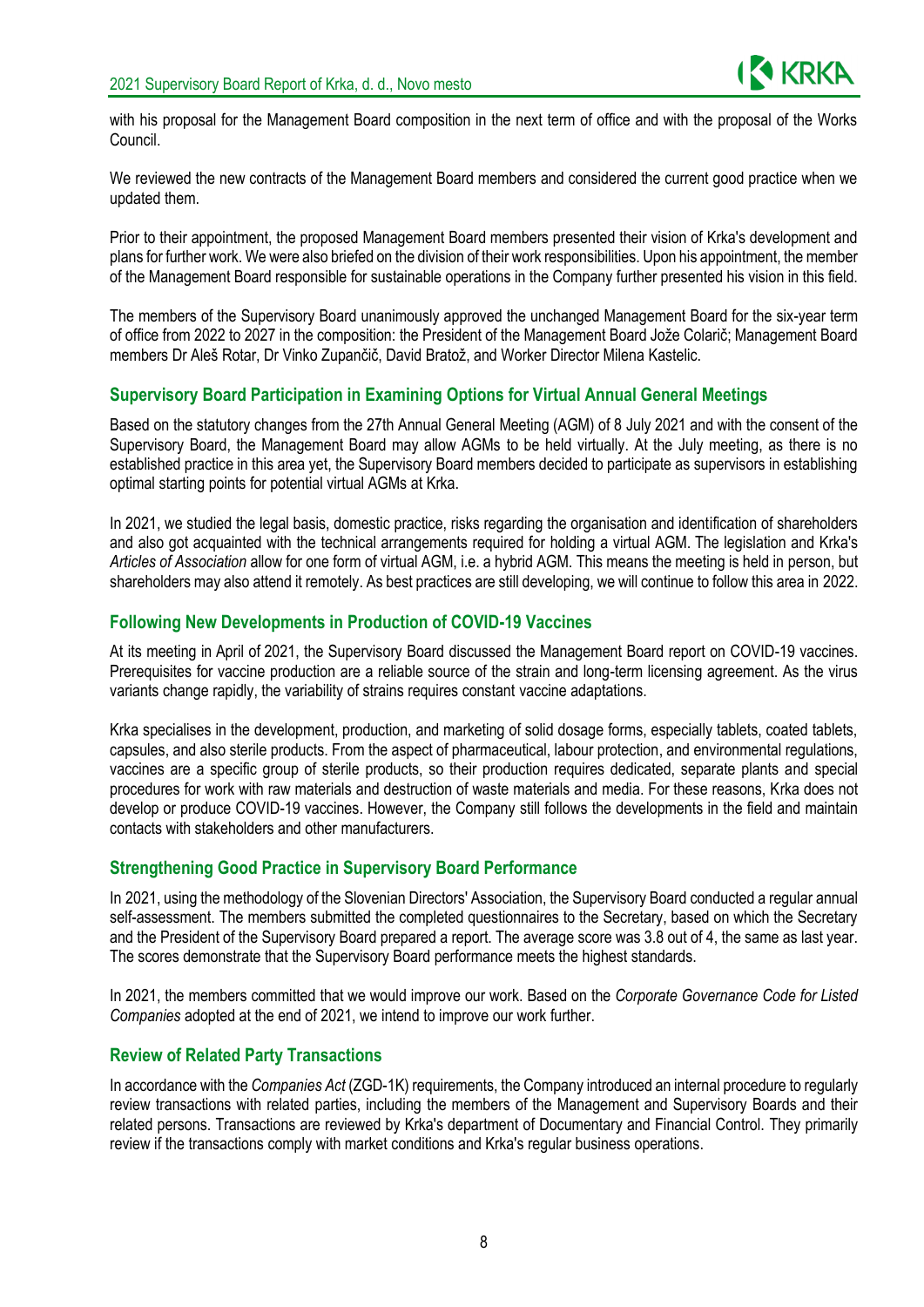

The members of the Supervisory Board were briefed on the internal rules defining the above procedure of reviewing related party transactions. In accordance with ZGD-1K, some of these transactions require the consent of the Company's Supervisory Board, and others have to be publicly disclosed. All members have completed the statements with regard to related parties. The Audit Committee also examined the area.

### **Harmonising Remuneration of Supervisory Board Members with Updated Good Practice Recommendations**

On 18 March 2021, the revised *Corporate Governance Code* drawn up by Slovenian Sovereign Holding was published. In accordance with this *Code* and at the proposal of the Supervisory Board, the remuneration system for Supervisory Board members was updated at the 27th AGM of 8 July 2021. The basic remuneration for work on the Supervisory Board decreased by €500 to €15,000 per year. The AGM resolution also provides for additional payments in the case of extensive, highly demanding tasks or objective circumstances at the Company. Additional payments for specific duties in a vear may amount to up to 50% of the basic remuneration for the performance of the function of a Supervisory Board member. An additional payment may also be made for past tasks, but only for the last financial year.

Members of the Supervisory Board received an additional payment in the amount determined by the resolution of the 27th AGM. The basis for additional payment was work related to virtual AGMs and increased complexity of supervision during the pandemic (business continuity, health and safety at work).

### **Corporate Events**

In 2021, the members attended the AGM and some events organised by the Company. Another corporate event was the 50th Krka Prizes ceremony, which was also attended by the President of the Republic of Slovenia, who conferred the state Order of Merit to Krka for its Krka Prizes, which have been encouraging scientific achievements, particularly among the young, for half a century.

## Work of Supervisory Board Committees

The Audit Committee and the Human Resource Committee deal with accounting, auditing, finance, and human resource issues in detail, advise and report to the Supervisory Board. However, the decision-making remains the remit of the Supervisory Board. In 2021, the Supervisory Board agreed with the opinions tendered by both Committees regarding the items they reported and advised on.

The ensuing sections detail the Committees' work.

## Audit Committee

In 2021, the Audit Committee met six times and discussed 29 agenda items. The President of the Audit Committee is Borut Jamnik, and its members are Dr Matej Lahovnik, Mojca Osolnik Videmšek, Franc Šašek, and Borut Šterbenc.

Borut Šterbenc is an external accounting and auditing expert. On 9 September 2020, at the first meeting of the new members, the Supervisory Board appointed him as an external member of the Audit Committee for a five-year term of office. He is not a member of the Supervisory Board.

The Audit Committee invited the President of the Management Board, the member of the Management Board responsible for economics, finance, and IT, and the Head of Internal Audit to all its meetings. The President of the Supervisory Board may attend the meetings at his discretion. The Supervisory Board Secretary attends all meetings. In 2021, two representatives of the audit firm, Ernst & Young d. o. o., Ljubljana, also attended two meetings: the audit partner and audit coordinator of the annual report.

The Audit Committee dedicated most of its time to the following in 2021: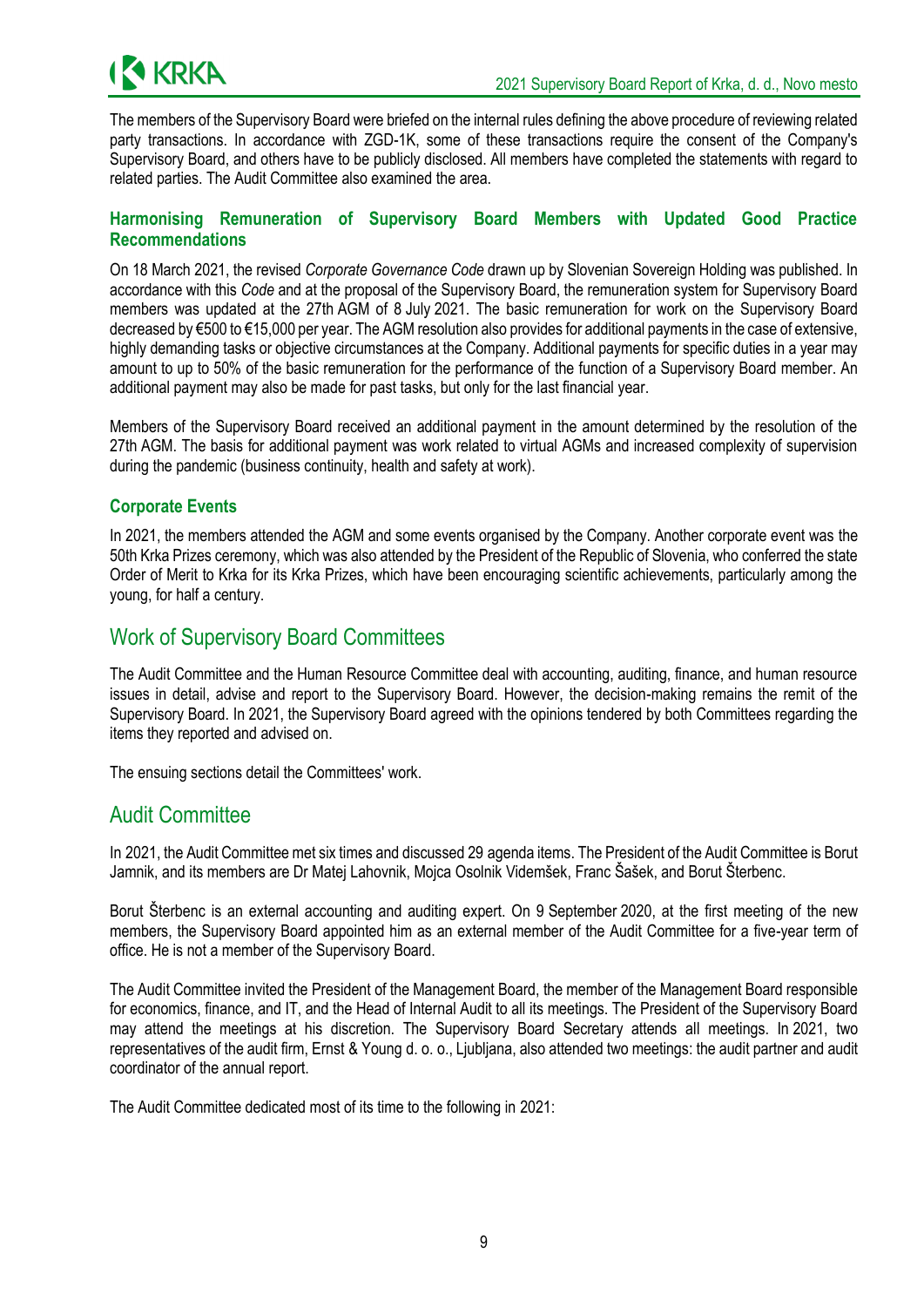

### **Annual Report**

In 2021, the Committee discussed the *2020 Annual Report of Krka and the Krka Group*, the auditor's report, and the 2020 Supervisory Board report, and proposed the Supervisory Board approve them. The audit partner and coordinator from the external audit firm Ernst & Young d. o. o., Ljubljana reported twice to the members of the Committee on the audit procedures.

The Committee discussed the preparation of financial statements in the European Single Electronic Format (ESEF). The certified auditor confirmed the adequacy of the Company's reporting in the format specified by the Commission Delegated Regulation (EU) 2019/815.

At the meeting of 17 March 2021, the Committee was also briefed on the auditor's statement of independence, where the independence of the audit firm Ernst & Young and audit group Ernst & Young from the Krka Group was confirmed.

The Audit Committee had no comments on the auditor's work.

#### **Interim Results**

When discussing interim reports, the Audit Committee reviewed their accounting and financial aspects, and reported to the Supervisory Board. In 2021, no accounting or financial particularities or significant changes to past practice were identified.

#### **Cooperation with External Auditor**

The Committee regularly monitored the external audit procedures and worked with the external auditors who regularly reported to the Audit Committee on the progress of the audit of financial statements for the previous financial year.

In August 2021, the Audit Committee started preparing for the audit of the *2021 Annual Report of Krka and the Krka Group.* Every year before the start of the audit, Committee representatives meet with the audit partner and coordinator to agree on the key work areas. They met on 31 August 2021 to review the draft audit plan and the audit team's composition and to agree with the auditors as to which individual work areas would be reviewed in greater detail. Representatives of Krka departments and the Head of Internal Audit also attended the meeting. The Management Board members were not present.

Due to the pandemic, the Company introduced organisational measures to protect auditors during their work. These included sanitary measures, dedicated rooms for auditors, and ensuring physical distance.

Cooperation with the auditors in 2021 was good. Their high-quality and comprehensive work contributed to improved oversight of business operations.

#### **Annex to the External Auditor Contract**

At the meeting in July 2021, the Audit Committee proposed to the Supervisory Board to endorse the proposal to add an annex to the contract with the statutory auditor Ernst & Young for the audit of 2021 financial statements of Krka and the Krka Group. The purpose of the annex was to fix the audit deadlines for the financial statements of Krka and the Krka Group.

#### **Approval of Additional Non-Audit Services by External Auditor**

At its November 2021 meeting, the Audit Committee agreed that, in accordance with Krka's protocol on the prior approval of non-audit services, Ernst & Young would review the electronic format of the consolidated financial statements of the Krka Group and separate financial statements of Krka for 2021 in the ESEF. The Audit Committee was briefed on the auditor's statement that the proposal complies with the regulations governing the auditor's independence, and also with the non-audit services provided so far.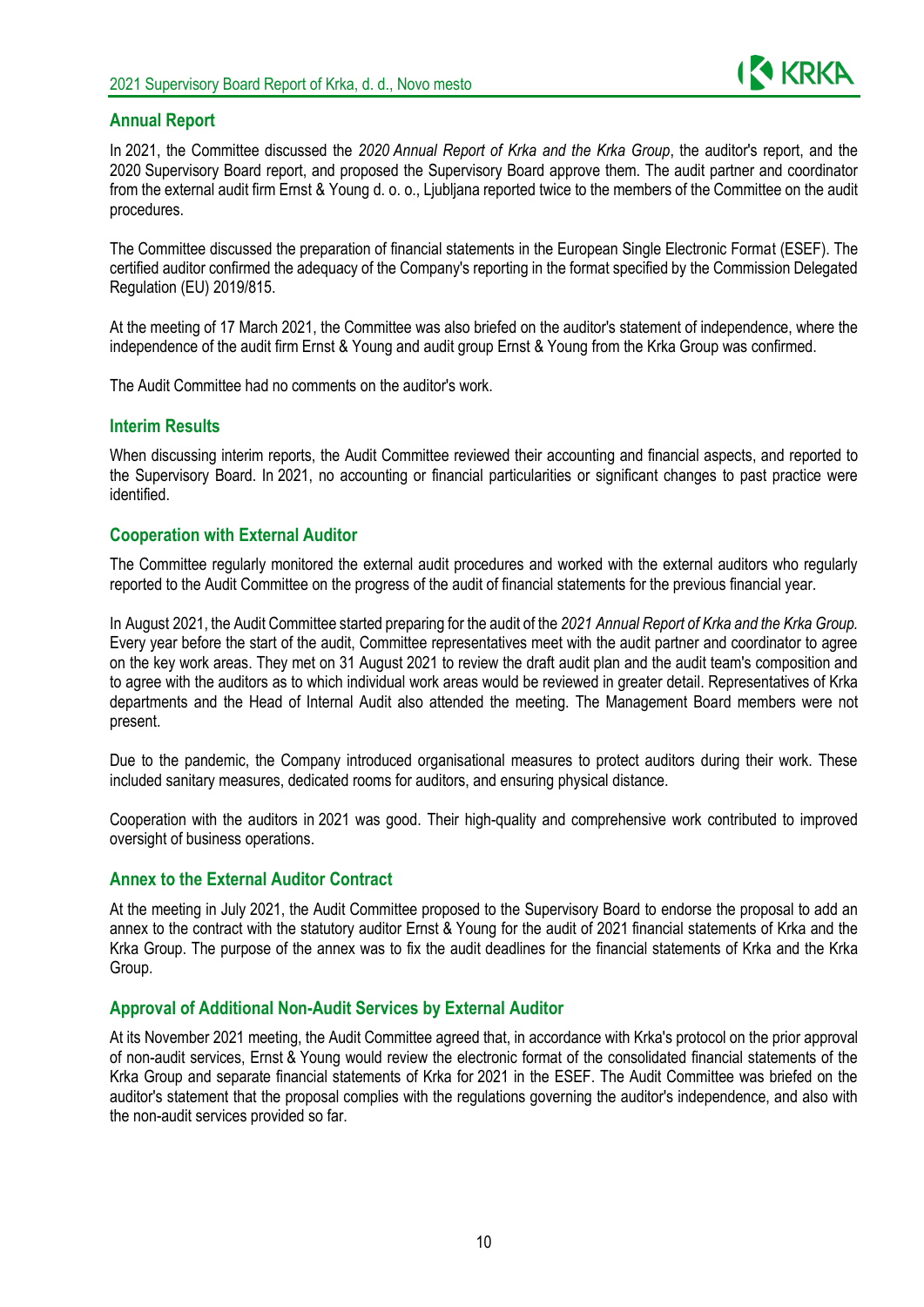

#### **Request for Proposals for New External Auditor from 2022 onwards**

With the 2021 audit. Ernst & Young, the auditor of Krka's separate and consolidated financial statements, reached the threshold allowed by Regulation (EU) 537/2014. This states that neither the initial engagement of the auditor nor this engagement in combination with all renewed engagements after this may not last more than ten years.

Therefore, Krka's relevant department prepared a request for proposal (RfP) for a new external auditor for the audit of financial statements of the Krka and the consolidated financial statements of the Krka Group for the period from 2022 to 2024.

The Audit Committee and the Supervisory Board were briefed on the course of the RfP. In accordance with the *Corporate Governance Code for Listed Companies*, they also approved the criteria for preparing the proposal and the minimum conditions for participation in the RfP.

### **Cooperation with Internal Auditors**

The Audit Committee discussed several topics related to internal audit in 2021. In March 2021, they reviewed the Internal Audit 2020 performance report. In her annual report, the Head of Internal Audit reported on audits conducted in the areas of industrial property, medical research and pharmacovigilance, information systems in the pharmaceutical production, credit risks and trade receivable management in the Krka Group, liquidity risk management, biotechnology, sales in Region Slovenia, pharmaceutical production, technical services, and IT support for marketing and distribution units abroad. The internal audit reviews were conducted in Slovakia, Ireland, Portugal, Montenegro, Belgium, Lithuania, Estonia, and in Terme Krka – with an emphasis on hotel services. They also provided consulting services. The report included a description of internal audit activities in both subsidiaries in the Russian Federation, which have a local internal auditor.

The Committee discussed the Internal Audit performance report for the period from January to June 2021. During this time, the department reviewed processes in quality management, regulatory affairs, engineering, regional marketing, and management of health and safety at work. Internal audits were also conducted in subsidiaries in Bulgaria, Latvia, and Finland. Their consulting services increased by 20%.

Internal auditors identified no significant deviations. The Audit Committee had no comments on the Internal Audit performance report for 2020 and their performance report for the first half of 2021.

The Committee also discussed the Internal Audit 2022 work plan. In line with good practice, the *International Standards for the Professional Practice of Internal Auditing*, and legislation, the Head of Internal Audit must evaluate any starting points provided by the Audit Committee when preparing the work plan. In light of the positive experience with the Internal Audit and the quality of their work, the Committee members did not change any bases for the work of internal auditors in 2022.

Also in 2021, the Audit Committee proposed to the Supervisory Board to award performance bonuses to the Head of Internal Audit for 2020 and for the first half of 2021.

#### **Risk Management and Internal Controls**

The Audit Committee regularly discussed financial risks in particular. In terms of currency risks, they focused on risks related to the Russian rouble exchange rate fluctuation, which accounted for the majority of Krka's foreign exchange exposure. The US dollar exposure on the purchase side is also becoming increasingly important. They monitored credit and liquidity risks as well. The risks were adequately managed. Further information on this topic is available in the description of the Supervisory Board work.

#### **Current Topics and Other Reports**

In 2021, according to the new requirement of the *Companies Act* (ZGD-1K), the Company introduced an internal procedure to regularly review transactions with related parties, including members of the Management and Supervisory Boards and their related persons. The Committee reviewed the internal procedure and had no comments.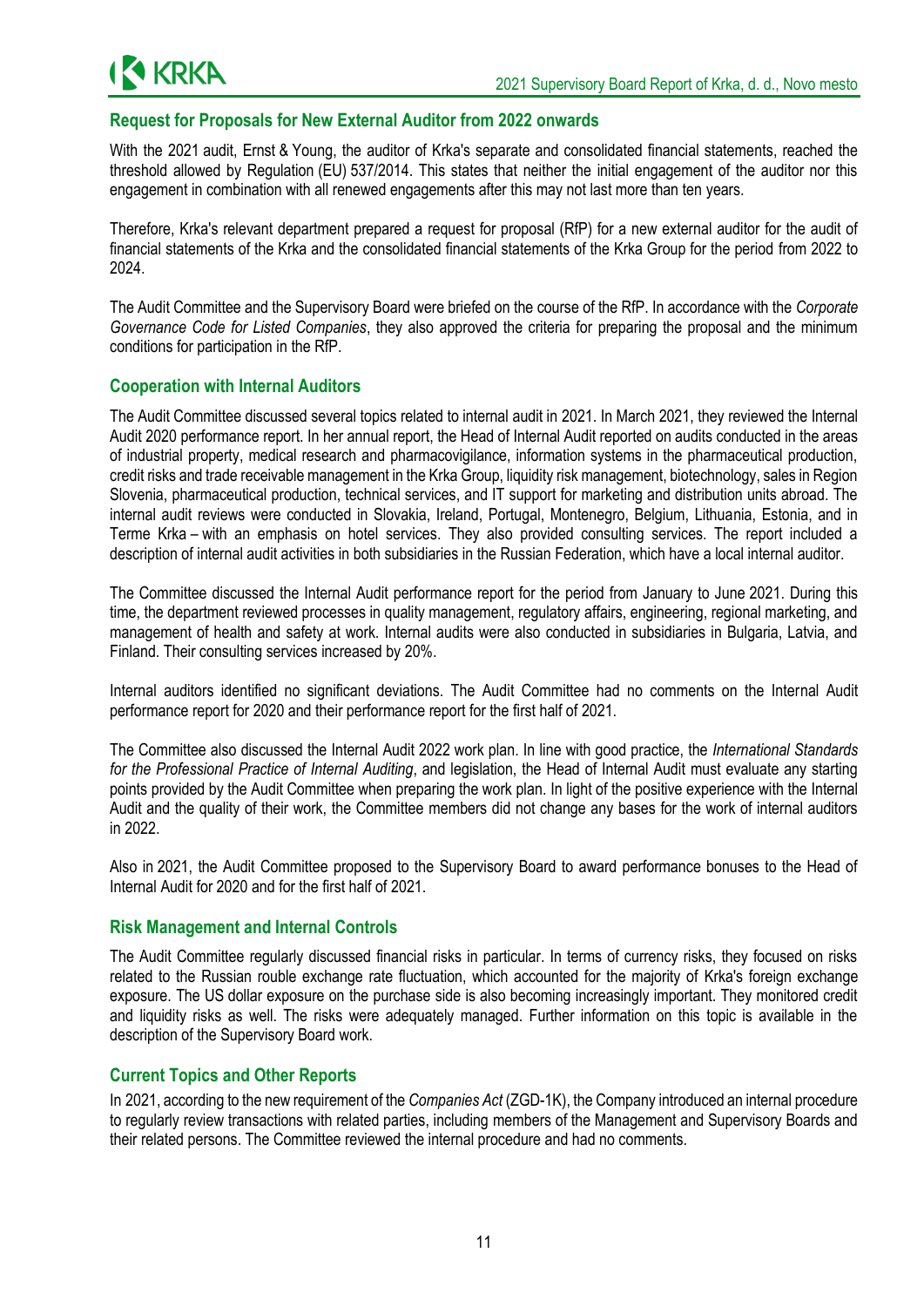

## Human Resource Committee

In 2021, the Human Resource Committee met four times and discussed 14 agenda items. The Committee comprises the President Dr Boris Žnidarič and members Prof. Dr Julijana Kristl, Dr Mateja Vrečer, and Tomaž Sever. The Committee invited the President of the Management Board, the Management Board member responsible for economics, finance, and IT, and the Supervisory Board Secretary to all meetings. The President of the Supervisory Board may attend the meetings at his discretion.

### **Appointing Management Board for Next Term of Office – Proposals for the Supervisory Board**

The Committee prepared all work proposals regarding the appointment of the Management Board for the term of office from 2022 to 2027 and reported to and advised the Supervisory Board.

They proposed the current President of the Management Board and CEO Jože Colarič for the next term of office.

Together with Jože Colarič, who is responsible for nominating candidates for the new Management Board team, the Committee prepared a proposal of criteria for their selection, which must be in accordance with the provisions of *Articles of Association*. They interviewed all nominated members, who presented a vision of their further work. The Committee also carefully examined their work to date, areas under their responsibility in the next term, and new employment contracts. They reviewed their CVs, references, and declarations on compliance with legal requirements. The Committee also carried out all the above procedures concerning the appointment of Worker Director, member of the Management Board elected by the Works Council.

The Supervisory Board agreed with the staffing proposals of the Committee and approved their proposal to appoint the Management Board in its current composition for the next term of office.

#### **Management Board Remuneration – Proposals for Supervisory Board**

The Committee evaluated the work of the Management Board twice, for the entire year of 2020 and for the first half of 2021. They applied quantitative and qualitative performance criteria described in the subsection on the work of the Supervisory Board under the title 'Management Board Performance and Remuneration'.

The Committee prepared a proposal based on a written report of the Management Board, which is presented at the Committee meeting by the President of the Management Board and the member of the Management Board responsible for economics and finance. Following the evaluation, the Committee proposed to the Supervisory Board variable remuneration for the President of the Management Board and the Management Board members for their excellent work in 2020 and the first half of 2021.

## Performance Evaluation of Management and Supervisory Boards

The Supervisory Board monitors the management and business operations of Krka and the Krka Group in compliance with the legislation in force, primarily the *Companies Act* (ZGD-1), and good practice, especially the *Corporate Governance Code for Listed Companies.*

The Management Board regularly attended all the meetings of the Supervisory Board in 2021. The President of the Management Board primarily reported and answered questions on behalf of Krka, while individual members provided clarifications or explanations for specific topics.

In 2021, the Supervisory Board discussed the Management Board performance as a separate agenda item twice, i.e. when setting the amount of the variable portion of remunerations. Performance of the Management Board was evaluated based on a model further described in the subsection on the work of the Supervisory Board. The Supervisory Board regularly evaluated the work of the Management Board following each discussion of interim results, compared Krka's performance with that of competitors, and took note of external analysts' opinions about Krka.

The Management Board collected all the necessary data, reports and information on time so that the Supervisory Board could do its work properly. The Management Board responded quickly and efficiently to the resolutions of the Supervisory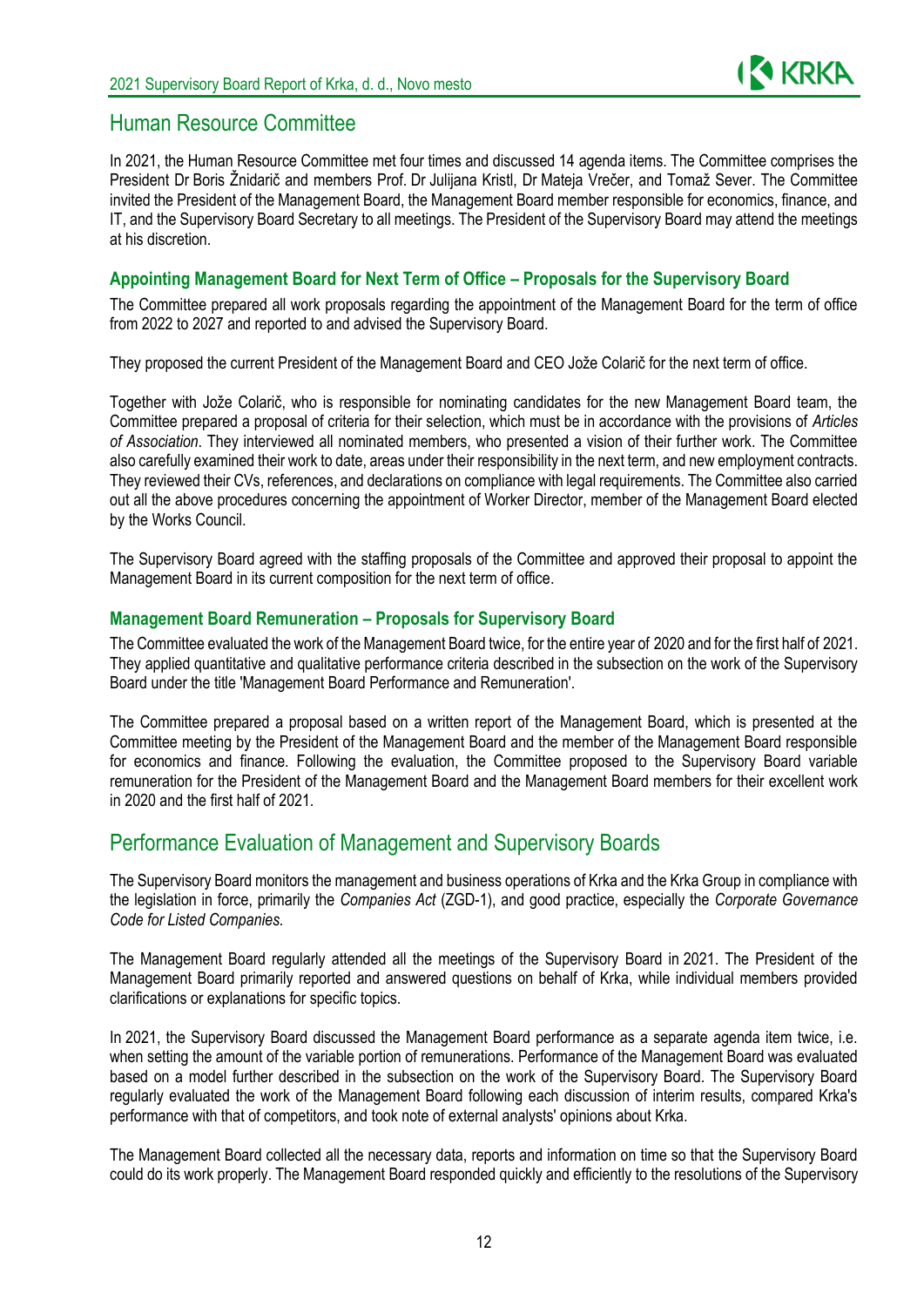

Board. The President of the Supervisory Board and the President of the Management Board remained in contact between the meetings, consulted with one another, and examined various topics together. In 2021, the Management and Supervisory Boards cooperated well and to the benefit of the Company. We evaluated the Management Board performance as successful given that Krka outperformed results from previous years despite the pandemic and, in its 67 year corporate history, set an all-time high in sales and profit.

The Supervisory Board members discussed numerous subject areas from this report and supervised Krka's operations diligently throughout the year. We, therefore, evaluated our performance as successful. In accordance with our statutory duty (Article 6.18 of *Articles of Association*), we also signed off on the Company's 2022 plan and its strategy for the next five years.

All members remained independent in their work in 2021. In line with the recommendations of the *Corporate Governance Code for Listed Companies*, we completed statements on independence, which Krka published on its website with the CVs of the Supervisory Board members. Should a conflict of interest arise, the *Rules of Procedure of the Supervisory Board* take precedence. A member must refrain from voting in such cases, while the Supervisory Board may also take other steps.

Krka allocated €320,290 for the work of the Supervisory Board and its committees (remuneration, attendance fees, travel expenses) in 2021, whereas €356,450 were spent. In 2021, the Company paid €7,000 in membership fees to the Slovenian Directors' Association. In addition, Krka incurred costs for leasing the IxtlanBoard application totalling €8,076. There were no other costs or expenses payable to external contracting partners or consultants.

## Approval of the Annual Report and Proposal for Appropriation of 2021 Distributable Profit

The Supervisory Board discussed the contents of the *2021 Annual Report* at **two** Supervisory Board **meetings** and **two**  Audit Committee **meetings**. In addition, the Supervisory Board and Audit Committee discussed the 2021 preliminary business results estimate at their meeting of 26 January 2022.

**The draft 2021 annual report and the 2021 unaudited financial statements of Krka and the Krka Group** were discussed by the Supervisory Board and the Audit Committee at their respective meetings of 16 March 2022. The statutory audit firm, Ernst & Young, d. o. o., Ljubljana, reported to the Audit Committee **on the 2021 audit procedures and findings** on the same day before the meeting of the Supervisory Board.

The members of the Supervisory Board and of the Audit Committee received the **draft** *2021 Annual Report* **and the audited 2021 financial statements of Krka and the Krka Group** on 29 March 2022. They discussed them at their respective meetings of 6 April 2022. Certified auditors reported to the Committee and the Supervisory Board.

The '**Corporate Governance Statement**' forms a part of the *2021 Annual Report*. It illustrates key aspects of governance at Krka, particularly the composition and operations of the Company bodies, external audit, internal controls and risk management related to financial reporting, internal audit, corporate compliance, diversity policy related to representation in the management and supervisory bodies, and governance in the Group. The Supervisory Board had no comments on this statement.

Based on the review of the draft annual report and reports from the audit firm and Audit Committee, the Supervisory Board assessed that the Management Board's annual report gave a true and fair account of the events and presented a comprehensive view of Krka and Krka Group 2021 performance, and provided detailed information that was otherwise regularly sent to the Supervisory Board throughout the financial year. As the Supervisory Board had no comments or reservations about the draft annual report, the audit firm report, and the Audit Committee report, it unanimously approved the *2021 Annual Report* at their meeting of 6 April 2022. **The annual report was thereby formally adopted in accordance with Article 282 of the** *Companies Act* **and Krka's** *Articles of Association***.**

Together with the annual report, the Supervisory Board also approved **the proposal for the appropriation of distributable profit**. In 2021, the Company generated profit of €245,216,436.23, of which €15,261,862.79 was allocated to reserves for treasury shares and €0.00 to other profit reserves. The remaining profit of €229,954,573.44 and retained earnings of €88,670,552.72 comprised distributable profit, which amounted to €318,625,126.16 as at 31 December 2021.